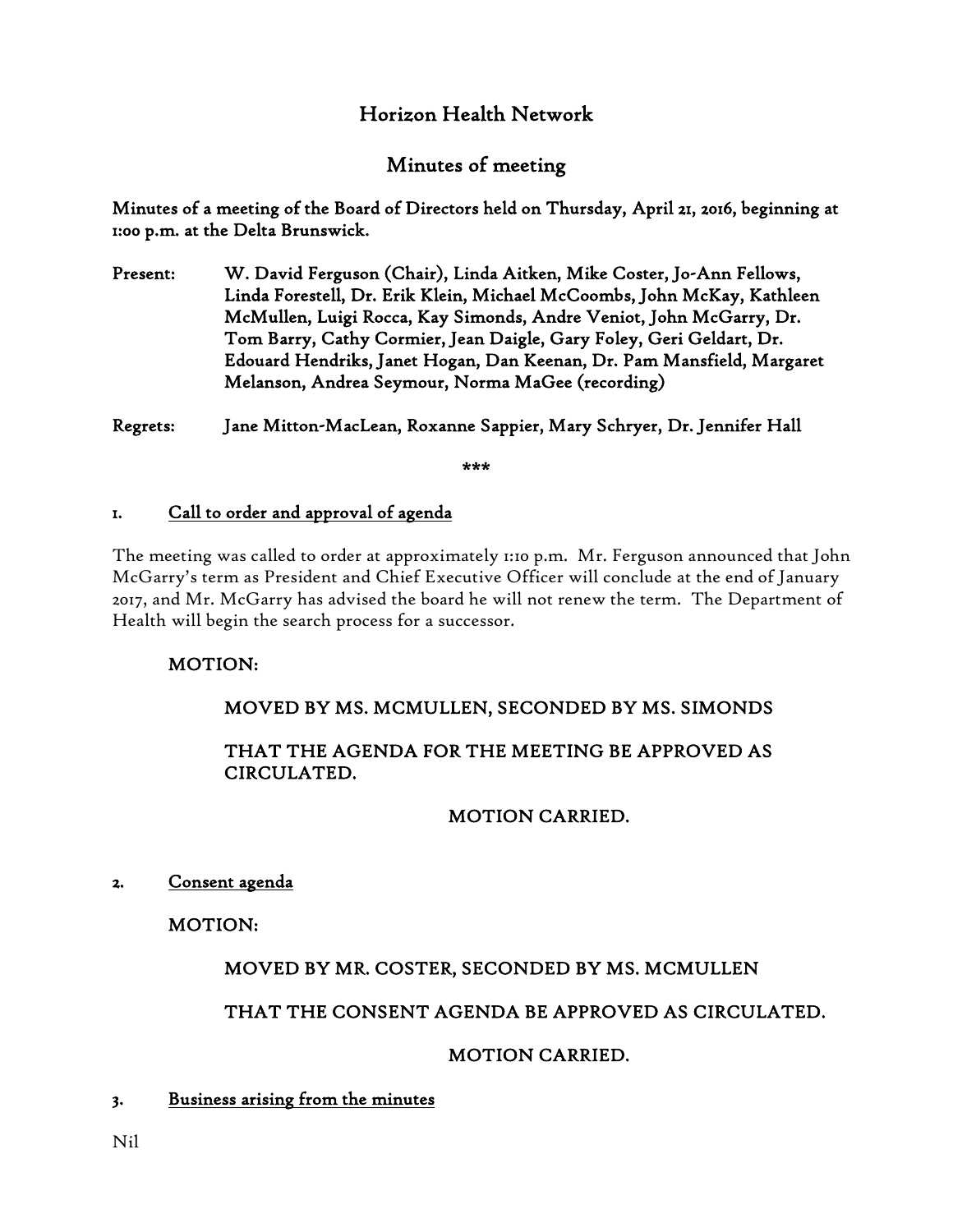#### 4. First Nations priorities

M. Daigle introduced Ginette Pellerin, Director Public Health and EMP in Miramichi area, and Natalie Sappier, Wolastoqiyik, Negotkuk.

Ms. Pellerin, Chair of the First Nations Liaison Committee, gave an overview of the committee's work. She spoke to the successful partnerships created between the First Nations Communities and various programs in Horizon.

Natalie Sappier creates storytelling through symbolic designs and her artwork was on display throughout the day for the board and public viewing. She has been involved in a provincial initiative called A New Path – Improving the Journey for New Brunswick's First Nations Patients Along the Cancer Care Continuum. Part of the initiative has involved capturing the journey of First Nations' cancer survivors and their families in a culturally relevant manner through the use of visual art and storytelling.

The prints have been reproduced in three languages -- English, French and Maliseet Aboriginal Language -- and provided to each community service across Horizon (Community Health Centres, Public Health, Mental Health and Extra-Mural). It is the wish that this art will speak to Horizon's commitment to ensuring inclusion in a culturally safe environment.

### 5. Report from the President and Chief Executive Officer

Mr. McGarry's report highlighted community and non-acute matters, along with hospital pressures. The themes that have arisen in the Community Health Needs Assessments show that some common issues are being experienced in almost all of the communities that have an impact on the health of citizens. He said as the sponsoring agent in the assessments, Horizon has a duty to either begin to address the concerns or assign the matter to a more responsible agency.

# 6. Balanced Scorecard

Ms. Seymour provided an overview of the Balanced Scorecard quarterly results at December 31, 2015.

The wait time for cardiac electrophysiology, far beyond the target at 500 days was noted. A proposal for a second electrophysiologist for the NB Heart Centre is included in the Regional Health and Business Plan 2016-2017, which awaits approval from the Minister of Health.

### 7. Governance, Nominating and Planning Committee

7.1 Community Health Needs Assessment Reports: Ms. McMullen provided the report in the absence of Ms. Mitton-MacLean. She explained that the Committee heard from M.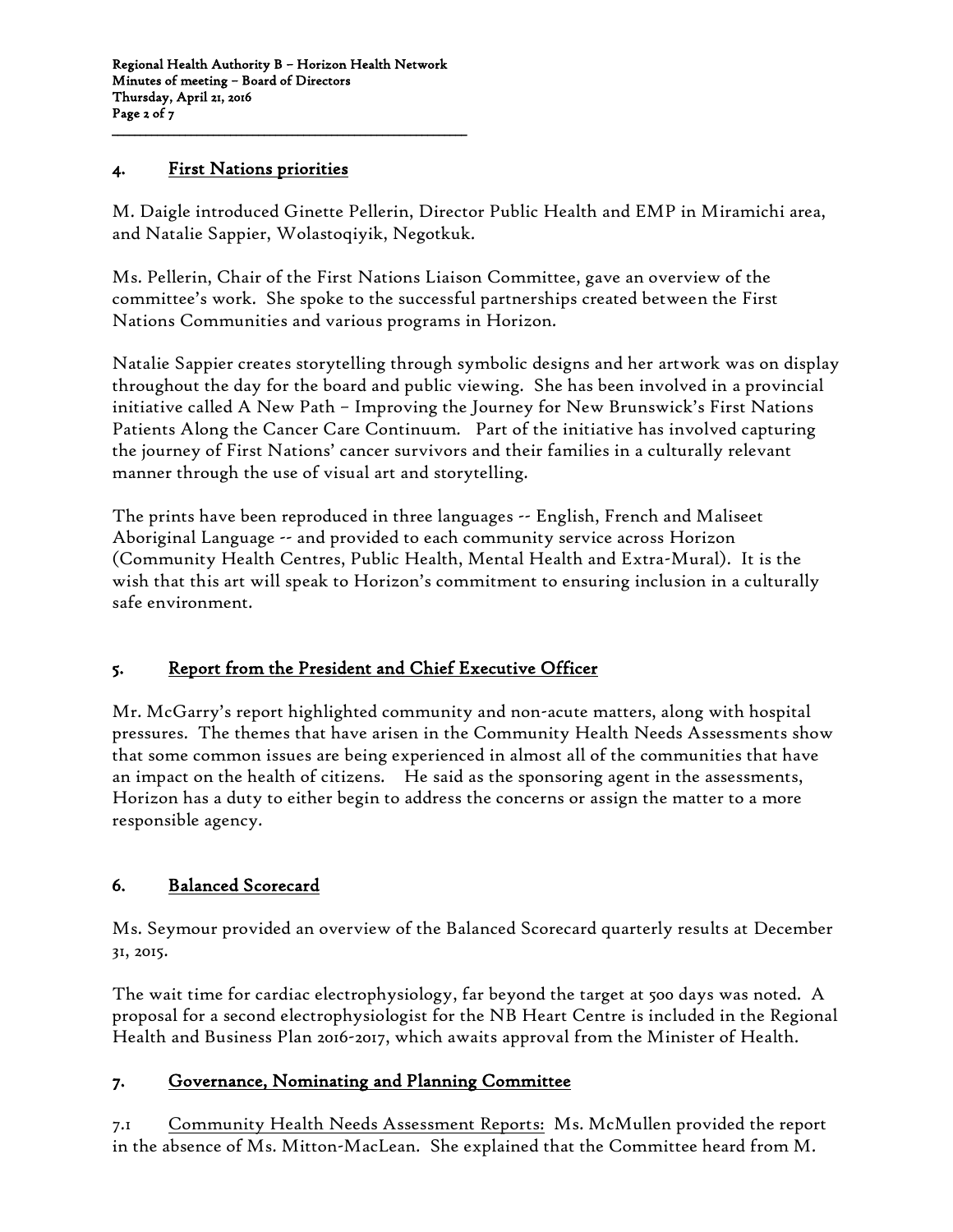Daigle on the results of Community Health Needs Assessments for Carleton County and Albert County.

7.1.1 Community Health Needs Assessment: Carleton County: M. Daigle explained there were eight recommendations contained in this community's assessment relating to:

- access to family physicians in the community is limited and is expected to become more challenging in coming years as many retire

- the need for more senior outreach programming in the community to help keep seniors in their own homes longer

- transportation issues in the community that impact health

- lack of awareness regarding programs and services already available in the community

- current hours of operation for primary health care services (including mental health services) are a barrier for many and needs to be examined

- the need for more mental health services in the community to address the growing rate of mental health issues among youth

- food insecurity in the community

- an insufficient amount of safe affordable housing options in the community

## MOTION:

# MOVED BY MS. MCMULLEN, SECONDED BY M. VENIOT

### THAT THE BOARD OF DIRECTORS ENDORSE THE RECOMMENDATIONS PROVIDED BY THE CARLETON COUNTY AREA COMMUNITY ADVISORY COMMITTEE ALLOWING THAT COMMITTEE TO EXPLORE FEASIBILITY OF RECOMMENDATIONS AND PROPOSE ACTION PLANS.

### MOTION CARRIED.

7.1.2 Community Health Needs Assessment: Carleton County: M. Daigle explained there were ten recommendations contained in this community's assessment relating to:

- the need to improve mental resiliency and coping skills among children & youth in the community

- the need for Albert County Health & Wellness Centre outreach services in the community of Hillsborough

- the need for improved access to mental health services in the community

- an insufficient amount of safe, affordable housing options in the community - the need for improved supports in the community for young families that are

struggling and experiencing difficulties

- the need for improved collaboration between the municipalities and health and wellness professionals in the community

- food insecurity in the community

- the need for additional programs and services in the community to allow seniors to become more engaged, connected and mobile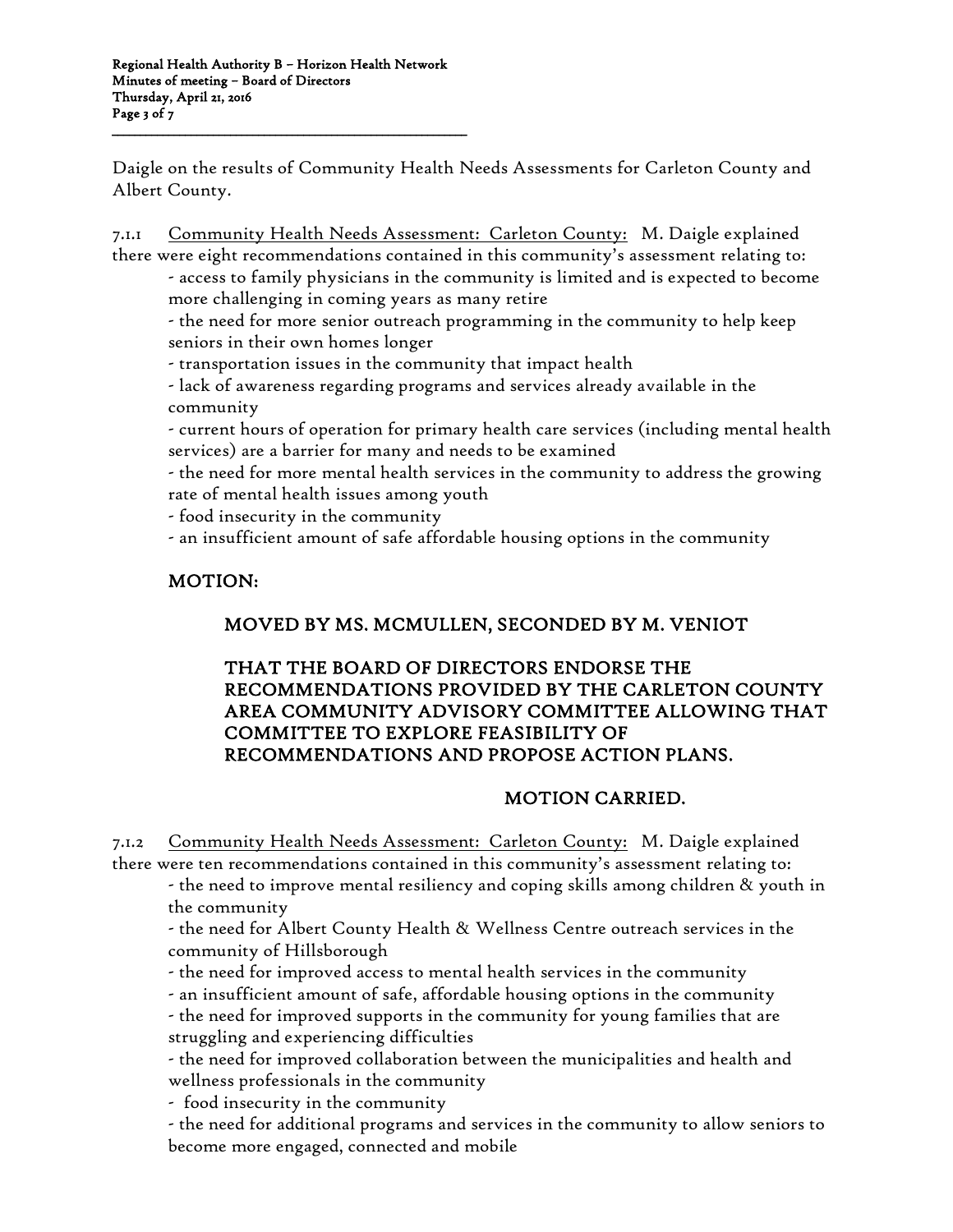- the need to evaluate the current function of the Albert County Health & Wellness Centre and strategize on how to move forward with the original vision of the CHC model of care

- transportation issues in the community that impact health

## MOTION:

## MOVED BY MS. MCMULLEN, SECONDED BY MS. SIMONDS

#### THAT THE BOARD OF DRIECTORS ENDORSE THE RECOMMENDATIONS PROVIDED BY THE ALBERT COMMUNITY ADVISORY COMMITTEE ALLOWING THAT COMMITTEE TO EXPLORE FEASIBILITY OF RECOMMENDATIONS AND PROPOSE ACTION PLANS.

### MOTION CARRIED.

7.2 Community Health Needs Assessments: M. Daigle provided an update on the 13 needs assessments completed to date, noting that there were four additional communities currently being assessed.

Themes and categories to date are consistent throughout Horizon, and he noted the top five have come up in each of the reviews -- mental health, primary health care, obesity/food insecurity, transportation, and recreation.

Financial resources are proposed in this year's Regional Health and Business Plan to start to deal with some of the major areas.

Progress reports on the activities for all the Needs Assessments recommendations will continue to be made to the Board of Directors periodically.

7.3 Facility planning update: For information, Ms. Seymour provided an update on the status of planning activities in Horizon. All projects are tracking to schedule. Highlights were provided on several initiatives; of note was the ventilation system in Labour and Delivery at The Moncton Hospital which has degraded to the point that rust has been found in the Operating Rooms on the OR tables. There are no capital improvement dollars available in 2016-17 to address the issue, and a review has started on how to resolve the issue.

#### 8. Patient Safety and Quality Improvement Committee

Ms. Forestell, Committee Chair, explained that as of January 31, 2016 there were 490 ALC patients in Horizon facilities, compared with 518 at this time last year. The percentage of beds occupied by ALC patients has remained steady throughout the year. Horizon has recently learned that there have been new nursing home beds available in Fredericton, and 31 patients have been transferred from Horizon to these new beds.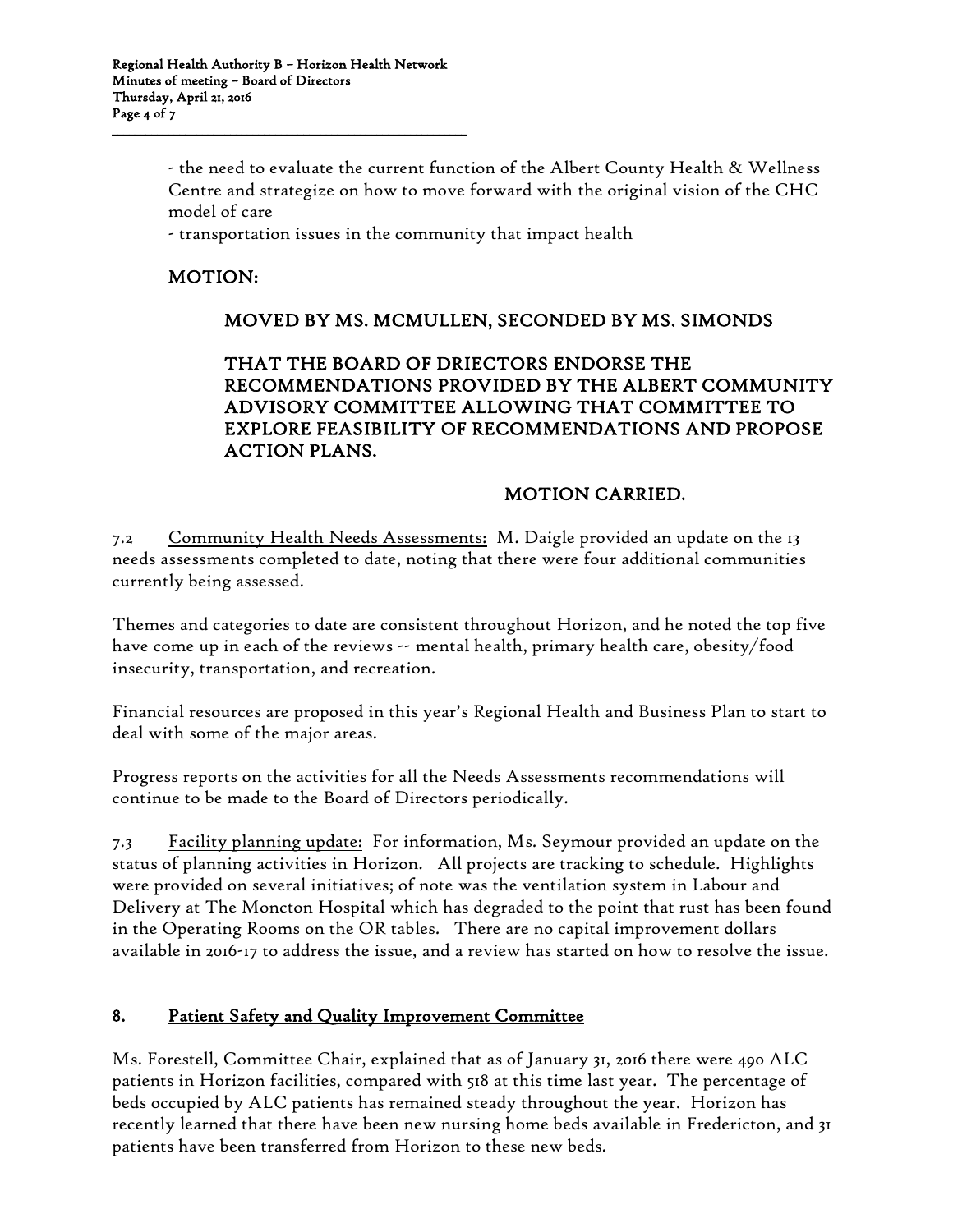8.1 Ottawa Smoking Cessation project: The Chair welcomed David Arbeau, Director of the Extra Mural Program and Public Health for Fredericton and Upper River Valley Area.

Mr. Arbeau provided an overview of the smoking cessation project which started in Area 3 in 2007, based on the Ottawa model. The work has been done hand in hand with the smokefree policy group, working with over 50 sites across Horizon with key performance indicators collected and reported each month. His presentation included a video highlighting employees who have achieved success with smoking cessation.

# MOTION:

# MOVED BY MR. COSTER, SECONDED BY MS. FORESTELL

### THAT NOTING THE SUCCESS OF THE SMOKING CESSATION PROGRAM IN HORIZON, THE BOARD PROVIDE THE INFORMATION TO THE MINISTER OF HEALTH AND HIS COLLEAGUES ASKING THAT A MUCH WIDER PROGRAM BE ESTABLISHED ACROSS THE PROVINCE.

# MOTION CARRIED.

8.2 Patient and Family Centred Care: Ms. Melanson provided highlights of the work being carried out by this portfolio. She added that Horizon's national patient and family centred care conference, Experience 2016, is being held on November 7 and 8 in Moncton.

### 9. Finance, Audit and Resource Committee

9.1 Financial results at January 31, 2016: Dan Keenan, Corporate Director of Financial Services, provided an overview of the financial results for the ten months ended January 31, 2016. Horizon is reflecting a deficit of \$2.25 million at that time, which does not reflect any of the additional revenue that is available from Department of Health as it was not received at that time. He added that it is anticipated that with the additional funding Horizon will see a balanced result at year end.

9.2 Capital Equipment Budget 2016-17: Horizon has been allocated \$12,705,551 for Capital Equipment acquisition for fiscal year 2016-2017. In a communication from the Department of Health, Horizon was asked to determine and communicate back to the Department the distribution of this funding to three specific equipment categories Regular Capital Equipment (\$5,000 to \$100,000); Major Capital Equipment (over \$100,000); contingency for emergency replacements.

Mr. McCoombs explained that the Finance, Audit and Resource Committee had reviewed the lists put forward, and recommended that the Board approve the allocation as provided.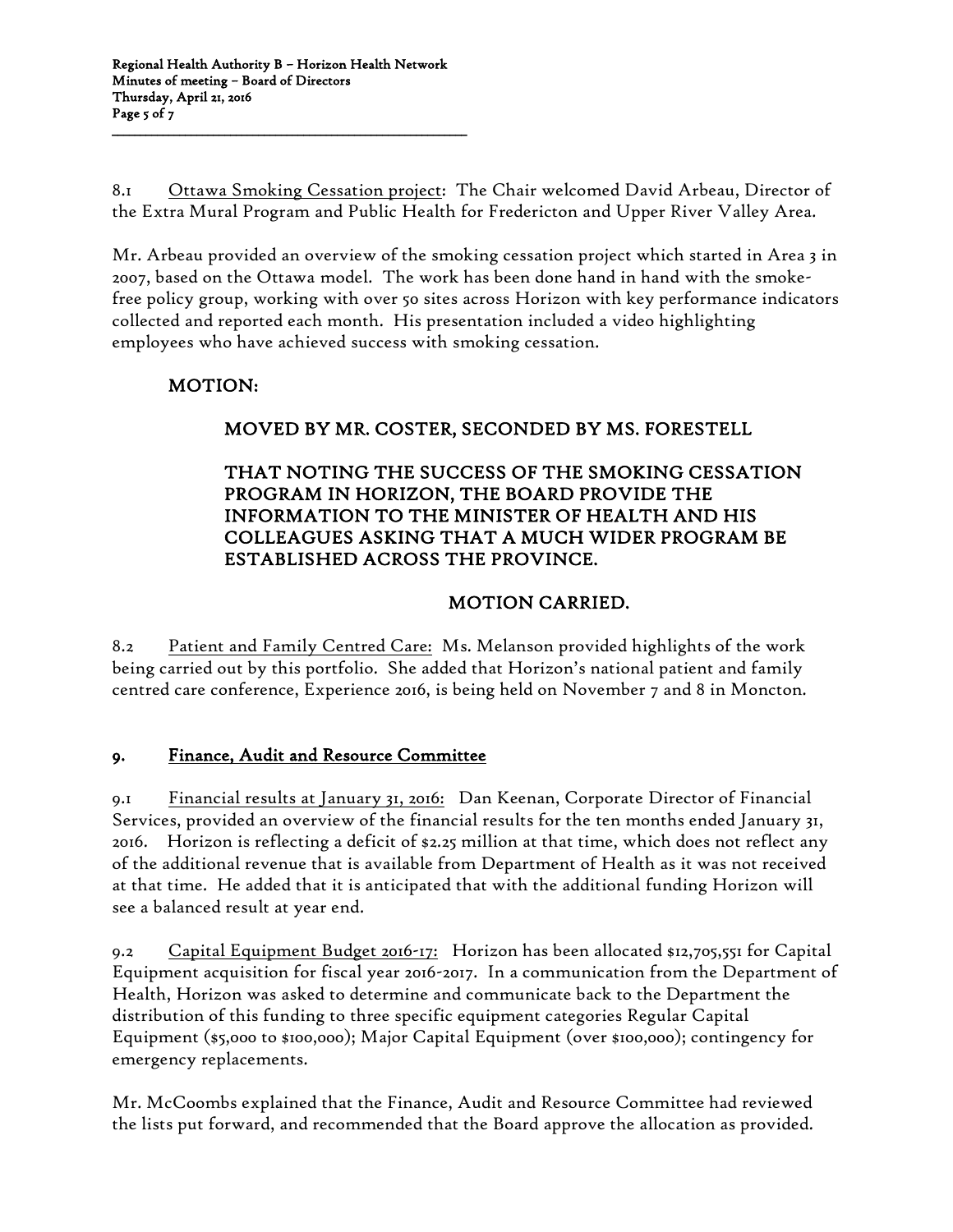### MOTION:

### MOVED BY MR. MCCOOMBS, SECONDED BY MS. SIMONDS

### THAT THE BOARD OF DIRECTORS APPROVE THE ALLOCATION OF THE CAPITAL EQUIPMENT BUDGET 2016-2017 AS OUTLINED:

| REGULAR EQUIPMENT      | \$3,260,885  |
|------------------------|--------------|
| <b>MAJOR EQUIPMENT</b> | \$8,555,277  |
| <b>CONTINGENCY</b>     | 889,389      |
| <b>TOTAL ALL</b>       | \$12,705,551 |

#### MOTION CARRIED.

#### 10. Official Languages update

Ms. Melanson provided an update on Official Languages activities and initiatives for the past quarter. Active offer audits continue. A focus group session was held in February for management and front-line staff to identify measures to improve the organization's performance. One recommendation based on the feedback is the implementation of mandatory in-person training for all staff.

#### 11. Appointment to Regional Professional Advisory Committee

Mr. McGarry explained that a member of the Regional Professional Advisory Committee representing the Audiology Professional Practice Council has retired from Horizon. The Council has named a replacement to complete the member's term.

### MOTION:

### MOVED BY MR. COSTER, SECONDED BY MS. SIMONDS

 THAT THE BOARD OF DIRECTORS APPROVE THE APPOINTMENT OF ISABELLE RICHARD TO THE REGIONAL PROFESSIONAL ADVISORY COMMITTEE TO COMPLETE THE TERM OF KATHLEEN KING, TO EXPIRE AT THE ANNUAL MEETING IN JUNE 2017.

#### MOTION CARRIED.

#### 12. Items removed from the consent agenda

Nil